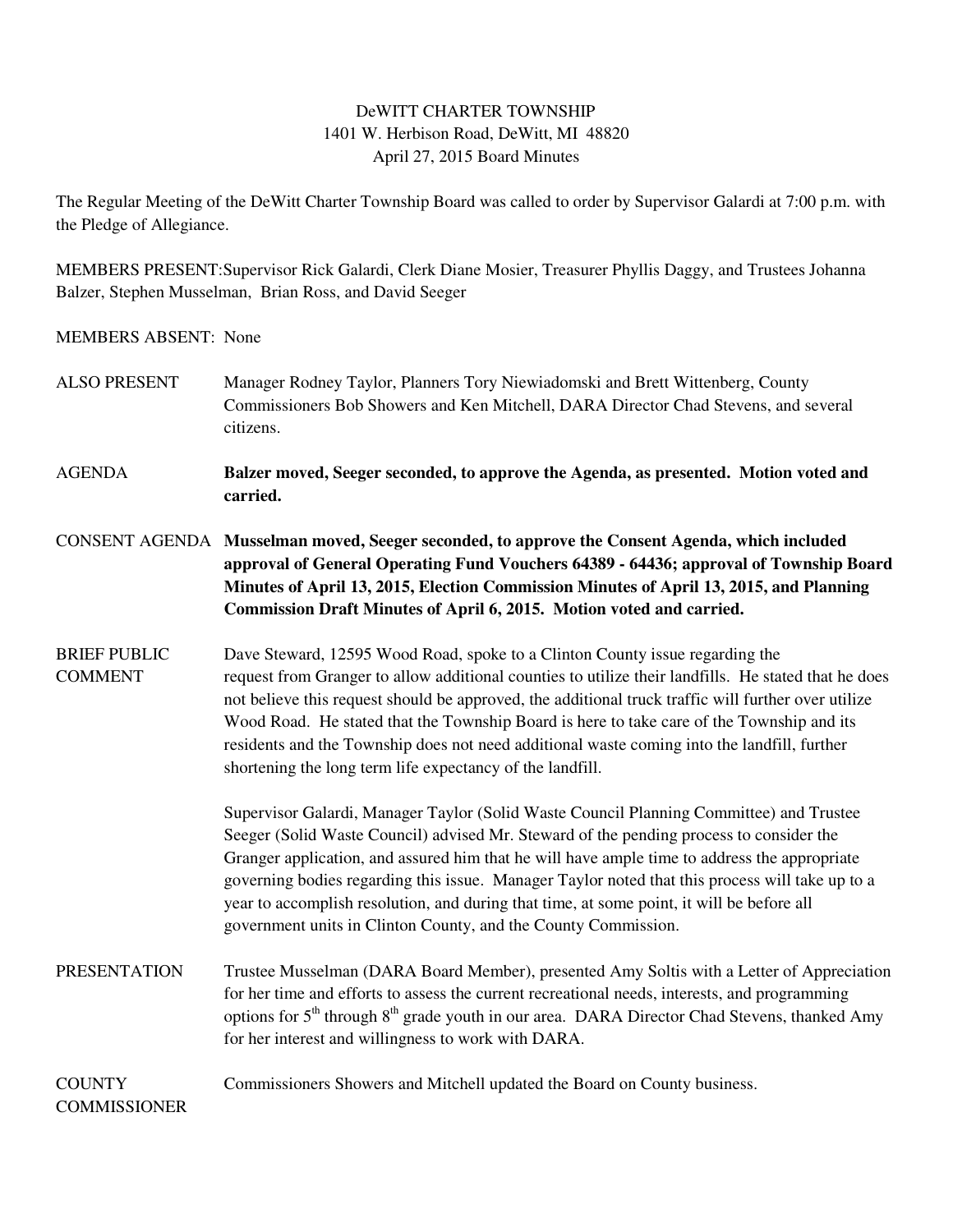Township Board Minutes April 27, 2015 Page 2

|                                                       | CORRESPONDENCE Correspondence included the following: 2014 Police Department Annual Report; Clinton County<br>Sheriff March Statistics, and a Creating Entrepreneurial Communities Business Awards<br>Invitation.                                                                                                                                                                                                                                                                                                                |
|-------------------------------------------------------|----------------------------------------------------------------------------------------------------------------------------------------------------------------------------------------------------------------------------------------------------------------------------------------------------------------------------------------------------------------------------------------------------------------------------------------------------------------------------------------------------------------------------------|
| <b>UNFINISHED</b><br><b>BUSINESS</b>                  | None.                                                                                                                                                                                                                                                                                                                                                                                                                                                                                                                            |
| <b>NEW BUSINESS</b><br>Schavey Road Engr<br>Agreement | Manager Taylor reviewed his memo, dated April 24, 2015, detailing the Schavey Road roadway<br>and non-motorized improvements planned for 2016. He explained the engineering work that<br>needs to be done, which is the reason for the request to approve the Engineering Agreement with<br>C <sub>2</sub> A <sub>E</sub> .                                                                                                                                                                                                      |
|                                                       | He explained that as a follow up to the November 2014 meeting with residents in the area, the<br>Township and Road Commission held another meeting for interested parties on April 23, 2015, to<br>receive public input regarding the project. He stated that although not everyone is pleased that<br>the project will move forward, there is a general sense that this project is a necessary component<br>of the non-motorized transportation plan and a much needed roadway project that will improve<br>safety in the area. |
|                                                       | Manager Taylor provided figures showing that the project estimated cost is \$704,000 with the<br>Township's share being approximately \$240,000, and MDOT grants covering the balance. The<br>higher engineering costs were also discussed.                                                                                                                                                                                                                                                                                      |
|                                                       |                                                                                                                                                                                                                                                                                                                                                                                                                                                                                                                                  |
|                                                       | Ross moved, Mosier seconded, to authorize the Township Clerk to execute an agreement<br>with C2AE in an amount not-to-exceed \$93,000 for final design, bidding services,<br>construction inspection and administration for motorized and non-motorized improvements<br>on Schavey Road. Motion voted and carried.                                                                                                                                                                                                               |
| Proposed Complete<br>the Streets Ord.                 | Planner Wittenberg reviewed his memo, dated April 22, 2015, regarding the proposed new<br>Complete the Streets Ordinance. Some changes were suggested, relating to maximum payment<br>for pathway installation and how that payment should be made. Language for these discussed<br>changes will be drafted by Planning Staff, and incorporated into the document prior to the<br>meeting when the proposed ordinance will be the subject for public input. No action was taken.                                                 |
| Proposed Ordinance<br>Amendments to IPMC              | Planner Wiewiadomski reviewed his memo, dated April 20, 2015, outlining the proposed<br>changes to the International Property Maintenance Code (IPMC). The amendment will be<br>scheduled for First Reading at the next Board meeting. No action was taken.                                                                                                                                                                                                                                                                      |
| DeWitt Area Parks &<br><b>Recreation Plan</b>         | Planner Wittenberg reviewed his memo, dated April 22, 2015, which explained that the<br>Township, the City of DeWitt, and DARA have again joined together to update the joint five-year<br>Parks and Recreation Plan. The plan was reviewed and discussed. No action was taken and a<br>Public Hearing is being advertised for the next Board meeting.                                                                                                                                                                           |